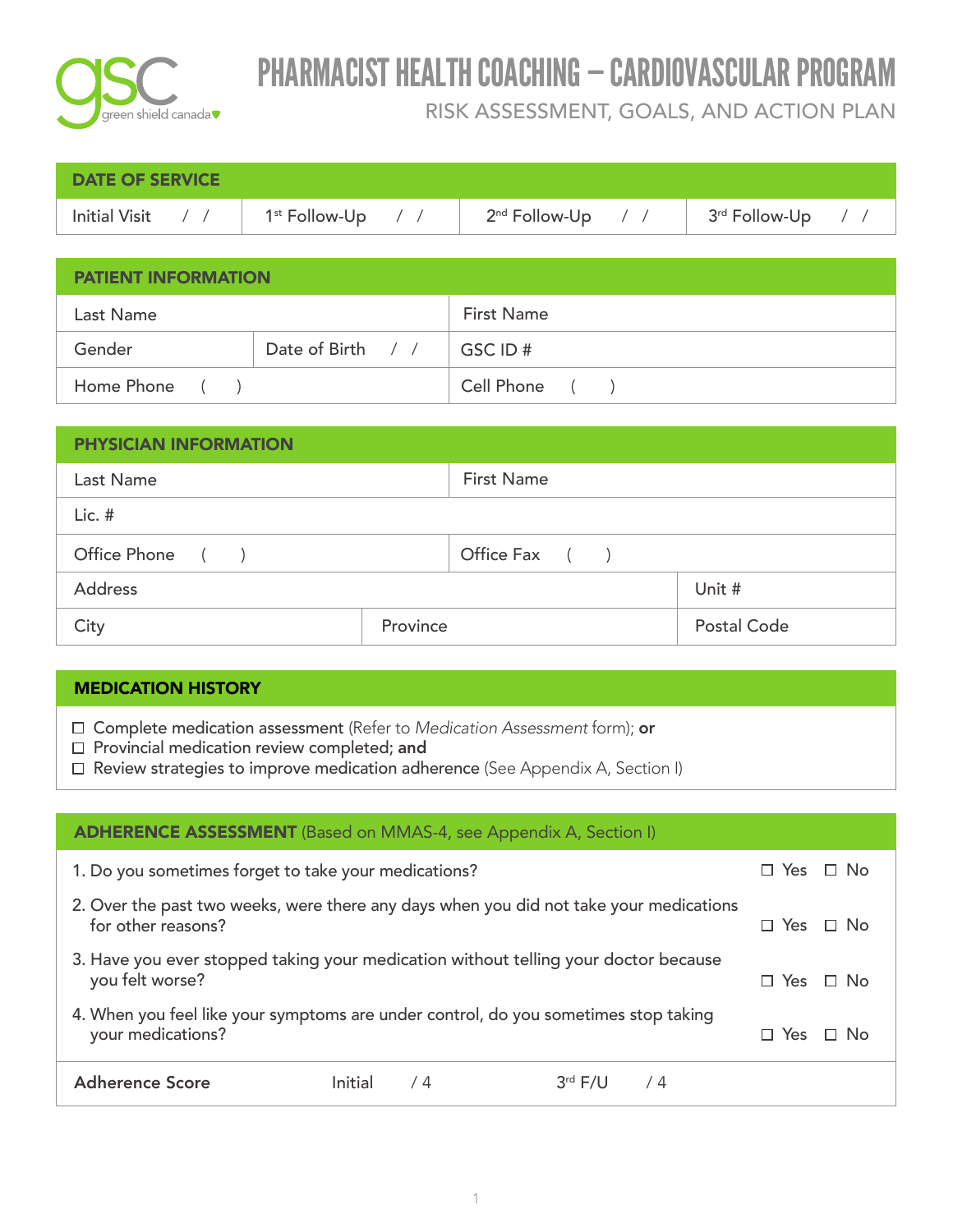

| <b>BLOOD PRESSURE ASSESSMENT</b> (See Appendix A, Section II)                                                                                                              |                                                                         |                           |                             |  |  |  |  |
|----------------------------------------------------------------------------------------------------------------------------------------------------------------------------|-------------------------------------------------------------------------|---------------------------|-----------------------------|--|--|--|--|
| Establish BP Target:<br>$\Box$ ≤120 SBP mmHg (HIGH RISK) $\Box$ < 130/80 mmHg (DM) $\Box$ < 140/90 mmHg (ALL OTHERS/CKD)<br>$\Box$ Review BP monitoring tips (if required) |                                                                         |                           |                             |  |  |  |  |
| <b>Average HOME Blood Pressure Measurements</b>                                                                                                                            |                                                                         |                           |                             |  |  |  |  |
| <b>Initial Visit</b>                                                                                                                                                       | 2 <sup>nd</sup> Follow-Up<br>3rd Follow-Up<br>1 <sup>st</sup> Follow-Up |                           |                             |  |  |  |  |
| $\Box$ Not available                                                                                                                                                       | $\Box$ Not available                                                    | $\Box$ Not available      | $\Box$ Not available        |  |  |  |  |
| ____ / ____ mmHg                                                                                                                                                           | $\frac{1}{\sqrt{1-\mu}}$ mmHg                                           | $\frac{1}{\sqrt{2}}$ mmHg | $\frac{1}{\sqrt{2}}$ mmHg   |  |  |  |  |
| <b>PHARMACY Blood Pressure Measurement</b>                                                                                                                                 |                                                                         |                           |                             |  |  |  |  |
| <b>Initial Visit</b><br>1 <sup>st</sup> Follow-Up<br>2 <sup>nd</sup> Follow-Up<br>3rd Follow-Up                                                                            |                                                                         |                           |                             |  |  |  |  |
| $\frac{1}{\sqrt{2}}$ mmHg                                                                                                                                                  | $\frac{1}{\sqrt{2}}$ mmHg                                               | $\frac{1}{\sqrt{2}}$ mmHg | $\frac{\ }{\ }$ / ____ mmHg |  |  |  |  |
| bpm                                                                                                                                                                        | bpm                                                                     | bpm                       | bpm                         |  |  |  |  |

| <b>CHOLESTEROL ASSESSMENT</b> (See Appendix A, Section III)                                                   |                                      |                                      |  |  |  |
|---------------------------------------------------------------------------------------------------------------|--------------------------------------|--------------------------------------|--|--|--|
| □ Establish LDL Target: _________ mmol/L                                                                      |                                      |                                      |  |  |  |
| <b>Lipid Measurements</b>                                                                                     |                                      | $\Box$ Reassessment (if required)    |  |  |  |
| Date (dd/mm/yy)<br><b>Total cholesterol</b><br>Low-density lipoprotein<br>High-density lipoprotein<br>Non-HDL | mmol/L<br>mmol/L<br>mmol/L<br>mmol/L | mmol/L<br>mmol/L<br>mmol/L<br>mmol/L |  |  |  |
| <b>Triglycerides</b>                                                                                          | mmol/L                               | mmol/L                               |  |  |  |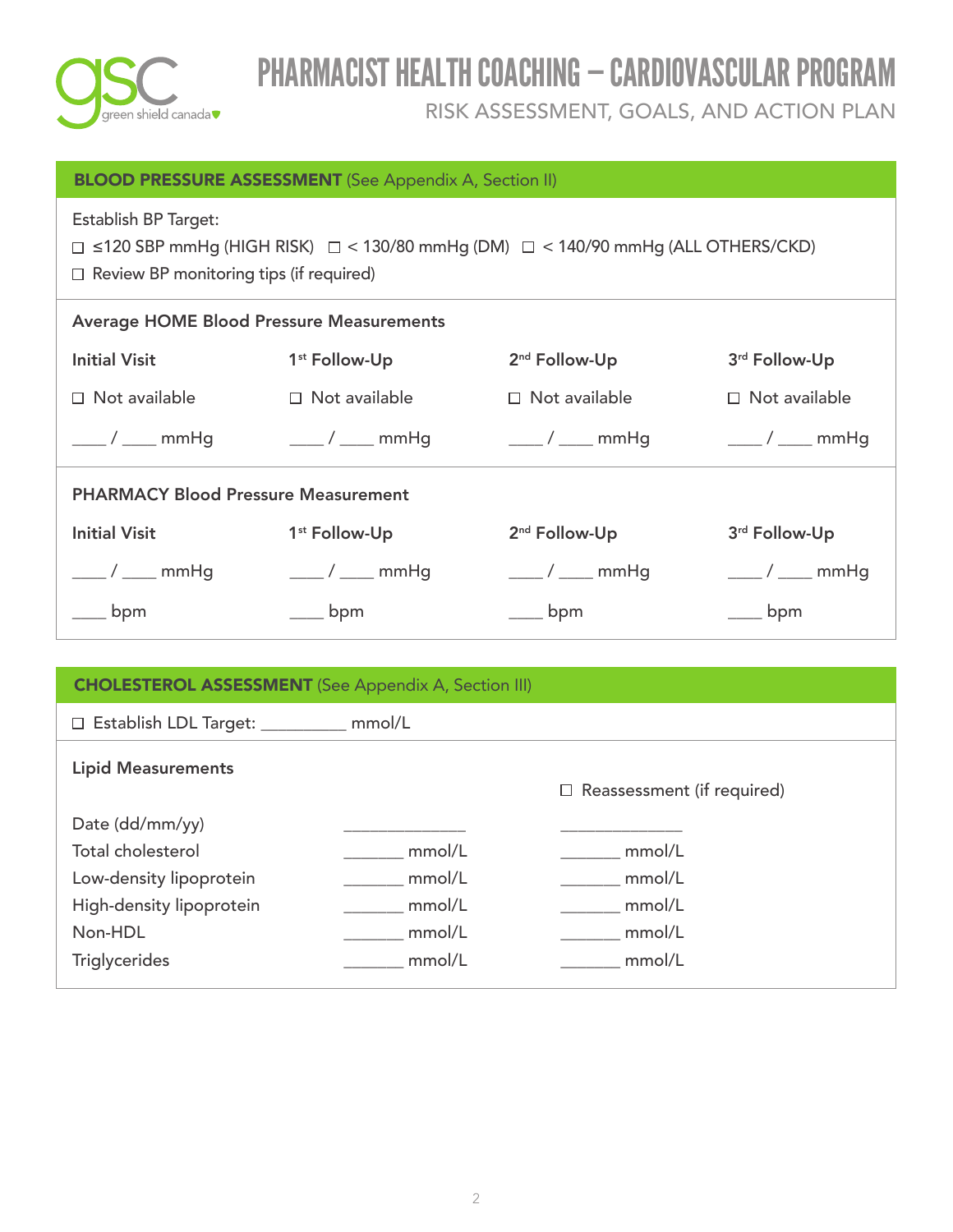

| <b>SMOKING HISTORY</b> (See Appendix A, Section IV)                                                             |                   |          |                      |  |  |
|-----------------------------------------------------------------------------------------------------------------|-------------------|----------|----------------------|--|--|
| Document smoking status:<br>□ Document tobacco use: ______ cigarettes / pack per day for ______ years           | $\Box$ Non-smoker | □ Smoker | $\Box$ Former smoker |  |  |
| □ Ask: "Have you considered quitting?"                                                                          |                   |          |                      |  |  |
| $\Box$ Yes (advise patient of smoking cessation services available)<br>$\Box$ No (discuss benefits of quitting) |                   |          |                      |  |  |

| <b>LIFESTYLE INFORMATION</b> (See Appendix A, Section V)                   |                   |              |  |  |  |
|----------------------------------------------------------------------------|-------------------|--------------|--|--|--|
|                                                                            |                   |              |  |  |  |
| <b>Physical Activity</b>                                                   | <b>Target Met</b> |              |  |  |  |
| Daily activity level: $\Box$ Sedentary $\Box$ Moderate $\Box$ Active       | $\Box$ Yes        | $\square$ No |  |  |  |
| Active exercise: _____ days/week, _____ min/day                            | $\Box$ Yes        | $\Box$ No    |  |  |  |
| Intensity of exercise: □ Moderate □ Vigorous                               | $\Box$ Yes        | $\Box$ No    |  |  |  |
| <b>Diet</b>                                                                | <b>Target Met</b> |              |  |  |  |
| Alcohol: _____ drinks per week                                             | $\Box$ Yes        | $\Box$ No    |  |  |  |
| Caffeine: _____ cups per day                                               | $\Box$ Yes        | $\Box$ No    |  |  |  |
| Sodium intake: $\Box$ Adequate (1200-1500mg/day) $\Box$ High (>2300mg/day) | $\Box$ Yes        | $\Box$ No    |  |  |  |
| Fruits and vegetables: ____ servings/day                                   | $\Box$ Yes        | $\Box$ No    |  |  |  |
| Grain products: ____ servings/day                                          | $\Box$ Yes        | $\Box$ No    |  |  |  |
| Milk and alternatives: ____ servings/day                                   | $\Box$ Yes        | $\Box$ No    |  |  |  |
| Meat and alternatives: ____ servings/day                                   | $\Box$ Yes        | $\Box$ No    |  |  |  |
| Fats and oils _____ servings/day                                           | $\Box$ Yes        | $\Box$ No    |  |  |  |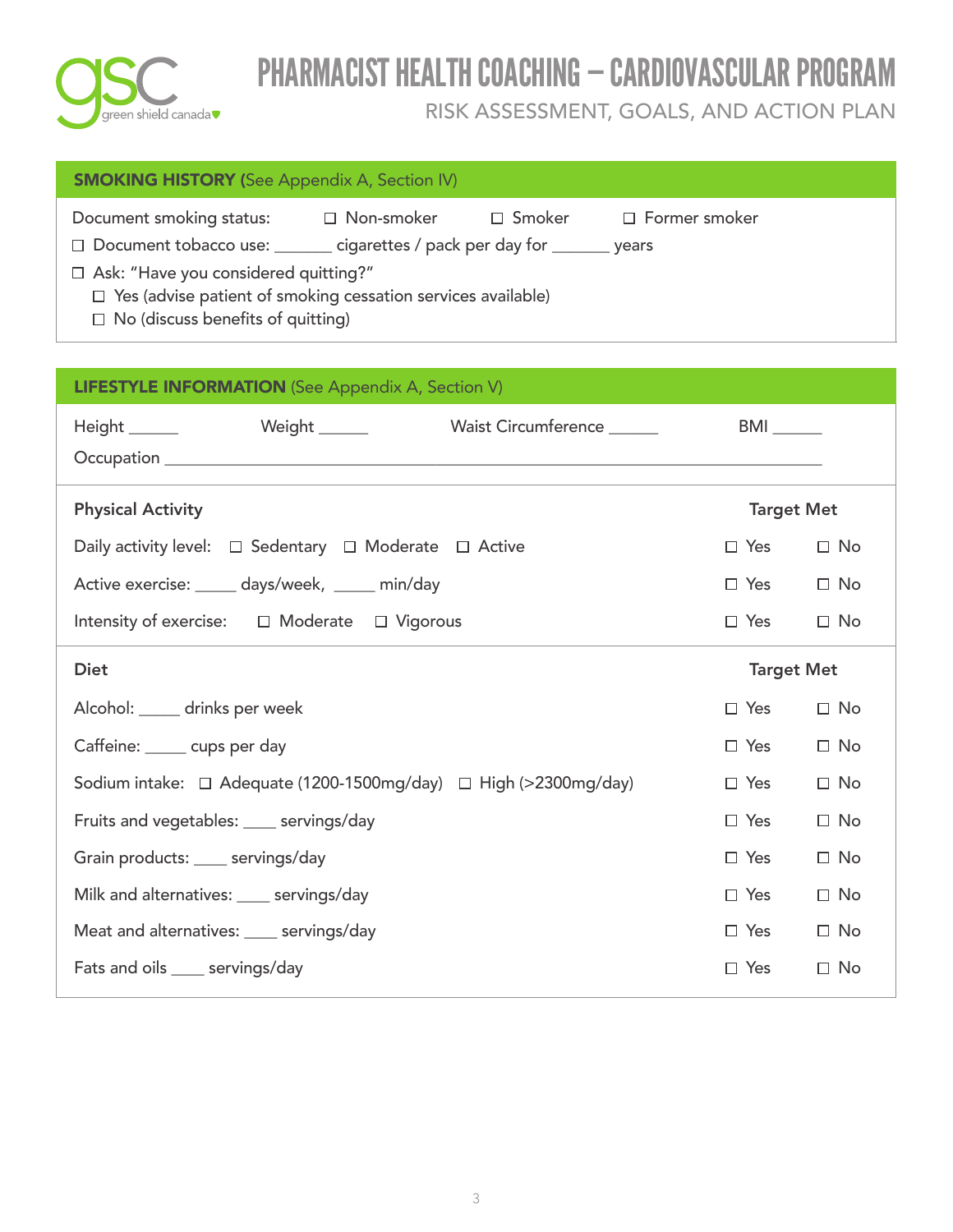

| <b>RISK ASSESSMENT</b> (See Appendix A, Section VI)                                                                    |                                 |     |                    |                                                          |
|------------------------------------------------------------------------------------------------------------------------|---------------------------------|-----|--------------------|----------------------------------------------------------|
| $\Box$ Review impact of cardiovascular disease<br>Review non-modifiable risk factors<br>Review modifiable risk factors |                                 |     |                    |                                                          |
| <b>Cardiovascular Risk</b>                                                                                             |                                 |     |                    |                                                          |
| <b>Risk Profile:</b>                                                                                                   |                                 |     |                    |                                                          |
| 10-year cardiovascular risk                                                                                            |                                 | OR. | Cardiovascular age |                                                          |
| To assess cardiovascular risk<br>visit http://cvdrisk.nhlbi.nih.gov/                                                   |                                 |     |                    | To assess cardiovascular age<br>visit myhealthcheckup.ca |
|                                                                                                                        |                                 |     |                    |                                                          |
| <b>PATIENT-IDENTIFIED GOALS</b>                                                                                        |                                 |     |                    |                                                          |
| During each visit ask: "What are the two most important areas for you to make a positive change?"                      |                                 |     |                    |                                                          |
| $\Box$ Adhere to medication therapy                                                                                    | $\Box$ Lower blood pressure     |     |                    | $\Box$ Lower cholesterol levels                          |
| Achieve a healthy weight<br>$\Box$                                                                                     | Increase physical activity<br>⊔ |     |                    | Adopt healthy eating habits<br>$\Box$                    |
| $\Box$ Reduce stress                                                                                                   | $\Box$ Quit smoking             |     |                    | Other<br>П                                               |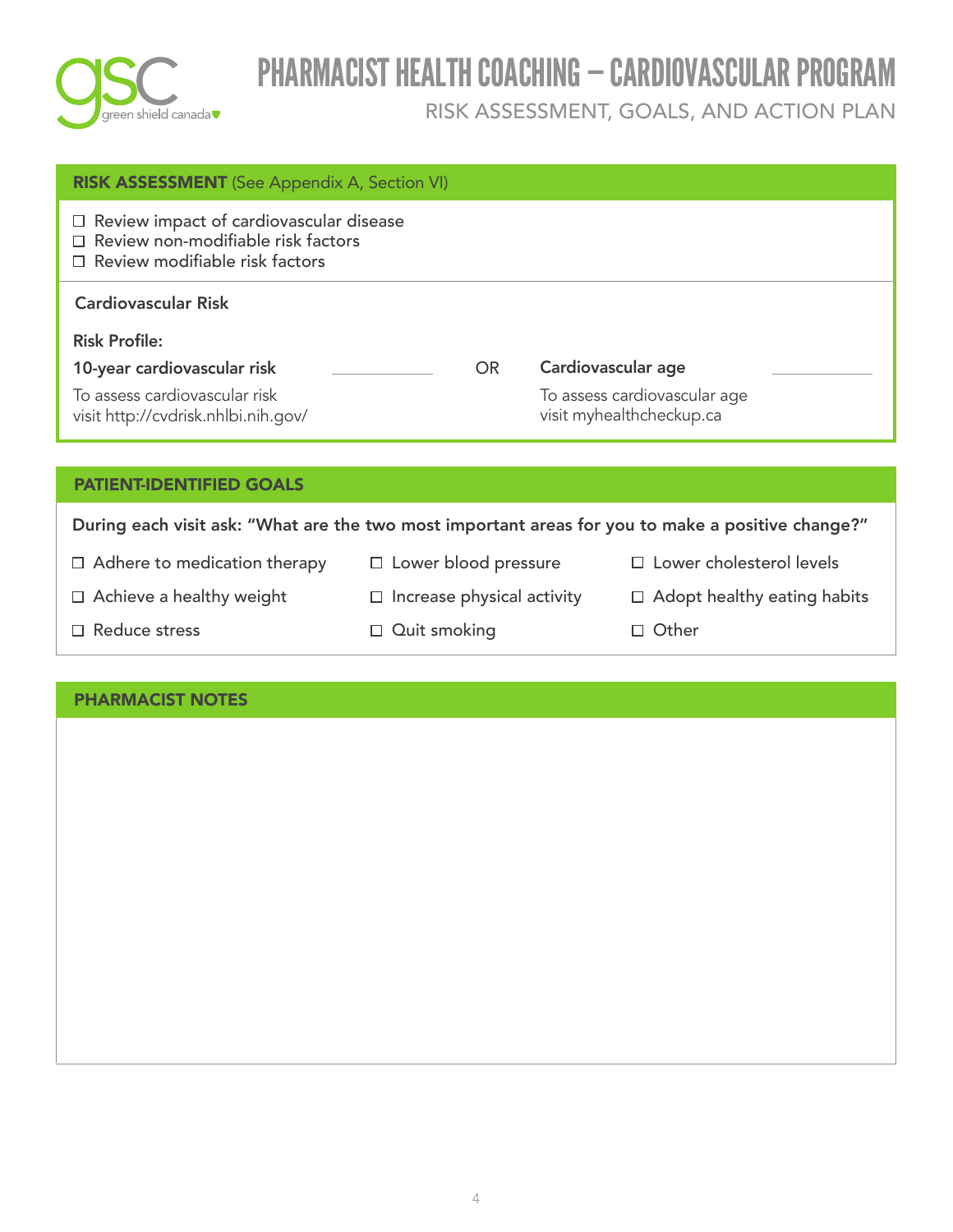

RISK ASSESSMENT, GOALS, AND ACTION PLAN

### SMART GOALS ARE SPECIFIC, MEASURABLE, ATTAINABLE, REALISTIC, TIMELY

| <b>INITIAL VISIT</b>                   |                                             |                        |
|----------------------------------------|---------------------------------------------|------------------------|
|                                        |                                             |                        |
|                                        |                                             |                        |
|                                        |                                             |                        |
| Pharmacist Name: _____________________ | Pharmacist Signature: _____________________ | Date: $/ /$            |
|                                        |                                             |                        |
| 1 <sup>ST</sup> FOLLOW-UP              |                                             |                        |
|                                        |                                             |                        |
|                                        |                                             |                        |
|                                        |                                             |                        |
| Pharmacist Name: _____________________ |                                             |                        |
|                                        |                                             |                        |
| 2 <sup>ND</sup> FOLLOW-UP              |                                             |                        |
|                                        |                                             |                        |
|                                        |                                             |                        |
|                                        |                                             |                        |
| Pharmacist Name: _____________________ | Pharmacist Signature: _____________________ | Date: / /              |
|                                        |                                             |                        |
| 3RD FOLLOW-UP                          |                                             |                        |
|                                        |                                             |                        |
|                                        |                                             |                        |
|                                        |                                             |                        |
|                                        | Pharmacist Signature: _____________________ | Date:<br>$\frac{1}{2}$ |